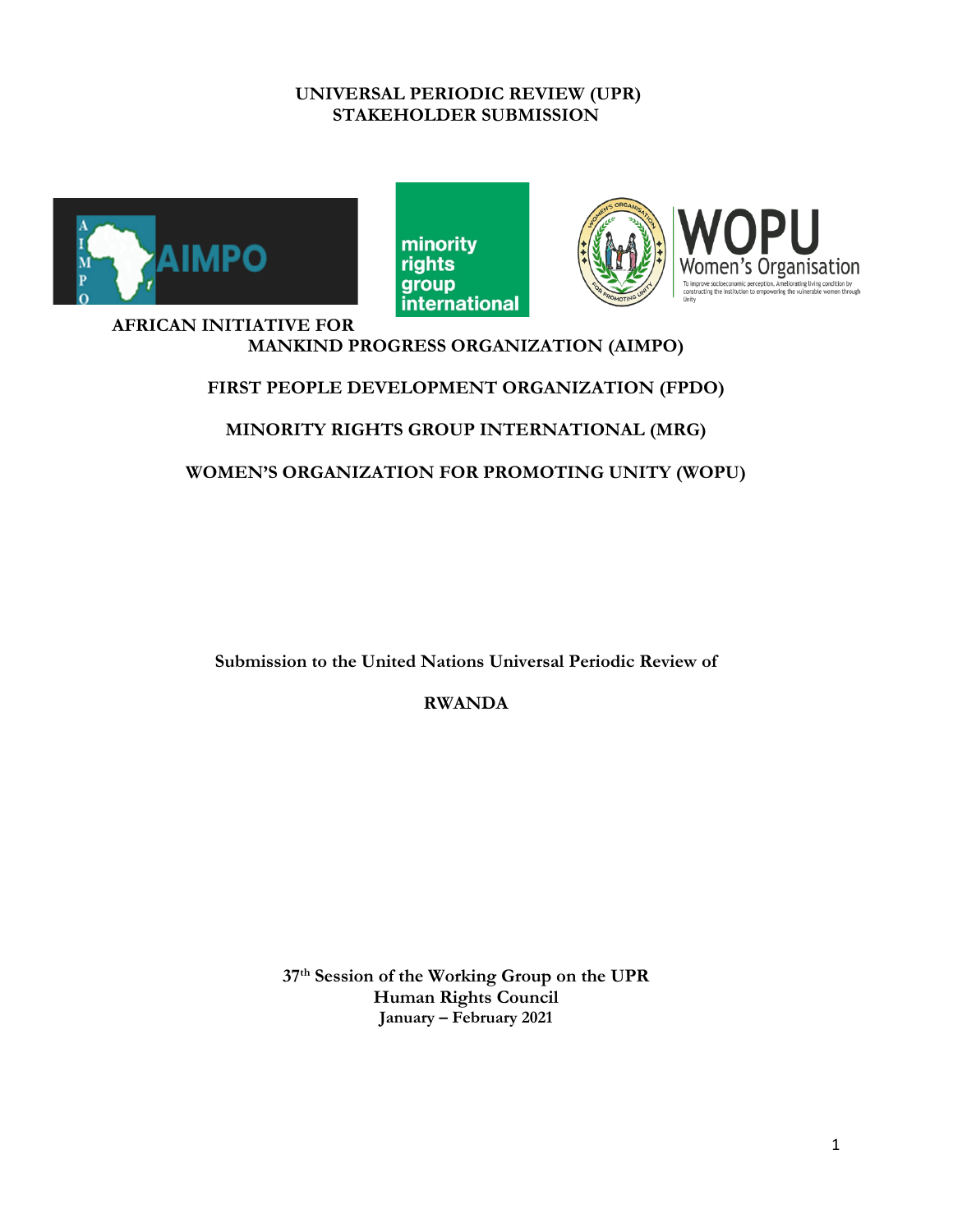# **Submitting Organizations**

1. **African Initiative for Mankind Progress Organization (AIMPO)** is <sup>a</sup> local organization in Rwanda with head office in Kigali. It works on human rights, livelihood and socio-economic wellbeing for the Historically Marginalized People (Batwa) in Rwanda. [www.aimpo.org](http://www.aimpo.org)

> CONTACT: Mr. Richard NTAKIRUTIMANA, Executive Director KG 788 St., ULK-Gisozi, Kigali Rwanda E-mail: [kaimpo@gmail.com](mailto:kaimpo@gmail.com);

2. **First People Development Organization (FPDO)** is an organization whose focus is to advocate for the rights of historically marginalized people with disabilities in Rwanda**.**

> CONTACT: Mr. Joseph SIBORUREMA, Chairperson c/o KG <sup>788</sup> St., ULK- Gisozi,Kigali Rwanda Tel.: +250783461616

3. **Minority Rights Group International (MRG)** is an international human rights nongovernmental organization working to secure rights for ethnic, religious, and linguistic minorities and indigenous peoples around the world. It has consultative status with the United Nations Economic and Social Council (ECOSOC) and observer status with the African Commission for Human and Peoples' Rights. MRG's head office is in London, the United Kingdom, with Africa Regional Office in Kampala, Uganda. It operates in Africa, Asia, and Europe (non-European Union countries). Through training and education, legal cases, publications, and the media, MRG supports minority and indigenous peoples as they strive to maintain their rights to the land they live on, the languages they speak, to equal opportunities in education and employment, and full participation in public life. [www.minorityrights.org](http://www.minorityrights.org)

> CONTACT: Mr. Glenn PAYOT, Representative to the UN 54 Commercial Street, London E1 6LT, UK Email: [glenn.payot@mrgmail.org](mailto:glenn.payot@mrgmail.org)

4. **Women's Organization for Promoting Unity (WOPU)** is <sup>a</sup> local organization with an office in Kigali. Since its inception in 2013, WOPU has been striving to eradicate extreme poverty and hunger among Historically Marginalized People, with emphasis on women, through advocacy on various program adopted in Rwanda.

> CONTACT: Ms Epiphanie KANZIZA, Coordinator KG <sup>665</sup> St., COPCOM Building, <sup>3</sup>rd Floor, Kigali Rwanda E-mail:[wopu@yahoo.com](mailto:wopu@yahoo.com)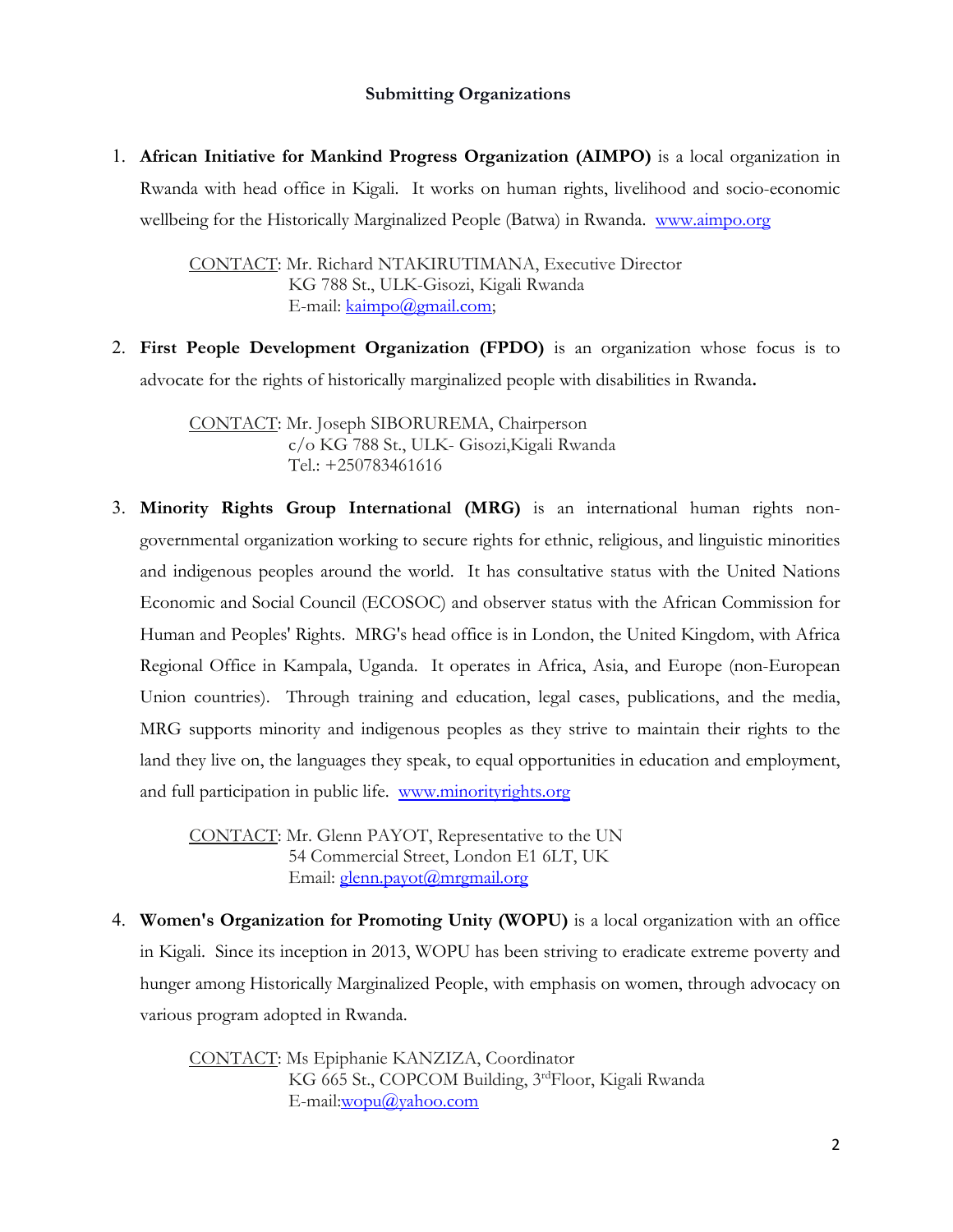# **INTRODUCTION**

1. The report is submitted by the coalition of organizations working with Historically Marginalized People (HMPO) in Rwanda. They include Minority Right Group International (MRG), [African](https://www.facebook.com/aimpo.org/) Initiative for Mankind Progress [Organization](https://www.facebook.com/aimpo.org/) (AIMPO), First People Development Organization (FPDO) and Women'<sup>s</sup> Organization for Promoting Unity (WOPU), ahead of the 37th Session of the Universal Periodic Review, during which the Republic of Rwanda is under review. The report will focus on concerns related to social and economic rights that Batwa indigenous communities are facing. This report starts with <sup>a</sup> short introduction to the history of the Batwa. Second, it outlines the main social and economic rights issues confronting the Batwa in the context of national laws. Finally, it presents <sup>a</sup> list of recommendations to the government of Rwanda to ensure Batwa'<sup>s</sup> human rights are protected and promoted.

## **I. WHO ARE THE BATWA**

- 2. The Batwa are currently referred to as "Historically Marginalized People" in Rwanda. They are an indigenous people living across Uganda, Burundi, Rwanda, and the Democratic Republic of the Congo. According to unpublished Senator'<sup>s</sup> report of 2019, 36,000 people belong to the Batwa in Rwanda. The Batwa are believed to be the original inhabitants of the Great Lakes of Central Africa. The equatorial forests were their homelands, providing them with sustenance, medicine and sacred sites.
- 3. Over several decades, the Batwa were gradually evicted from their traditional lands owing to <sup>a</sup> combination of deforestation initiatives, conflict leading to violence, and conservation and development projects. The remaining forest-dwelling Batwa of what are now Volcanoes National Park, Gishwati Forest, and Nyungwe National Park in Rwanda were expelled as recently as 1994 without consultation, free prior and informed consent nor adequate compensation. These communities were integrated into Rwandan society at the lowest level, forced to adopt <sup>a</sup> sedentary way of life with inadequate state support and little, if any, resources.
- 4. The Batwa lived in scattered villages where they form small number of families. They used to frequently marry among themselves resulting in <sup>a</sup> higher frequency of genetic diseases. Batwa face unique challenges and uncertainties related to socio-economic deprivation, high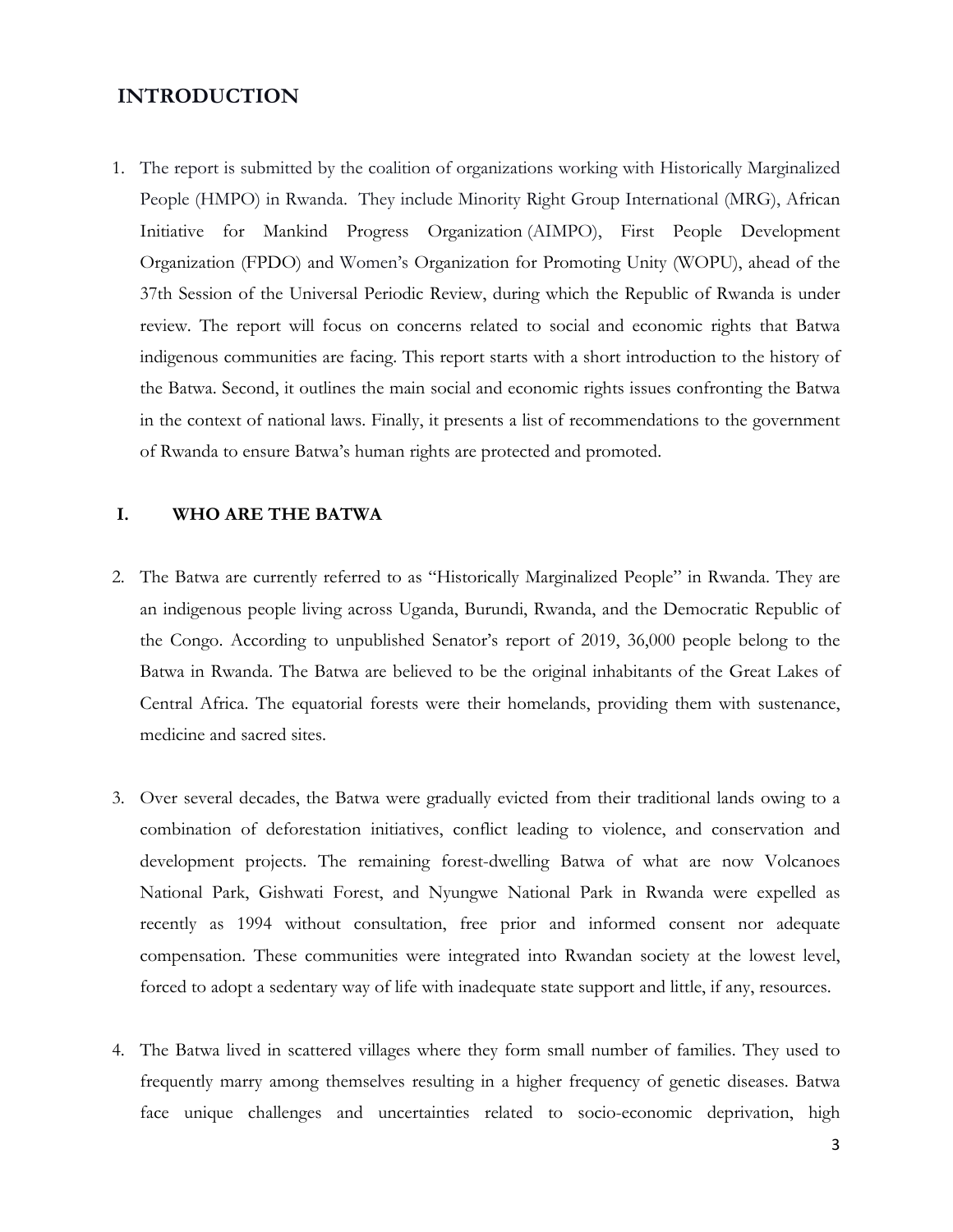unemployment and acute political marginalization.

## **II. VIOLATIONS OF HUMAN RIGHTS**

5. After the 1994 genocide against Tutsi, Rwanda has known tremendous economic and human development. For instance, women have entered Rwanda's political and administrative institutions in impressive percentages. They now occupy half the seats in the National Assembly and almost one-third of the portfolios in the government. Rwanda'<sup>s</sup> government has decided to ban ethnic identity from public discourse and policy as <sup>a</sup> consequence of the 1994 Genocide against Tutsi. However, this policy affects all domains of Batwa's lives. It leads to the denial of their existence as either <sup>a</sup> minority group or indigenous people or as <sup>a</sup> separate marginalized community. Twa communities, activists, and civil society organizations can no longer mobilize around the Batwa identity and culture. Instead, they make use of the 'Historically Marginalized Peoples' or 'HMP' label as <sup>a</sup> method of collective identification. Introduced in the Constitution of Rwanda in 2003, the HMP category has no official definition, 1 and is often thought to apply unilaterally to 'all people left behind by history,' including women, peoples with disabilities, Muslims, and the Twa. This blanket category does not address the specific barriers to Batwa integration. The Batwa do not have access to land, leading to an infringement of their cultural rights that are based on the environment as forest hunter-gathers. They also lack access to education and health. Discrimination against Batwa is high both at societal and institutional levels. Batwa are largely absent from decision-making organs and government structures, undermining their capacity to participate in the public and political life of the country.

#### **a) Right to Education**

6. Education and Health are fundamental human rights protected under international and national laws. Education is an essential tool to help all people to realize their full potential. Education and training have been considered <sup>a</sup> critical cornerstone to achieving development and poverty reduction in Rwanda. Article 20 of the Constitution of 2003, as amended in 2015, states that 'Every Rwandan has the right to education. Likewise, primary education is compulsory and free in public schools. Rwanda adopted policies to access learning such as secondary and tertiary education policies, Early Childhood Care and Development (ECCD), Vocational and Technical

<sup>1</sup> Article 80(2) of the Constitution of Rwanda of 2003, as revised in 2015.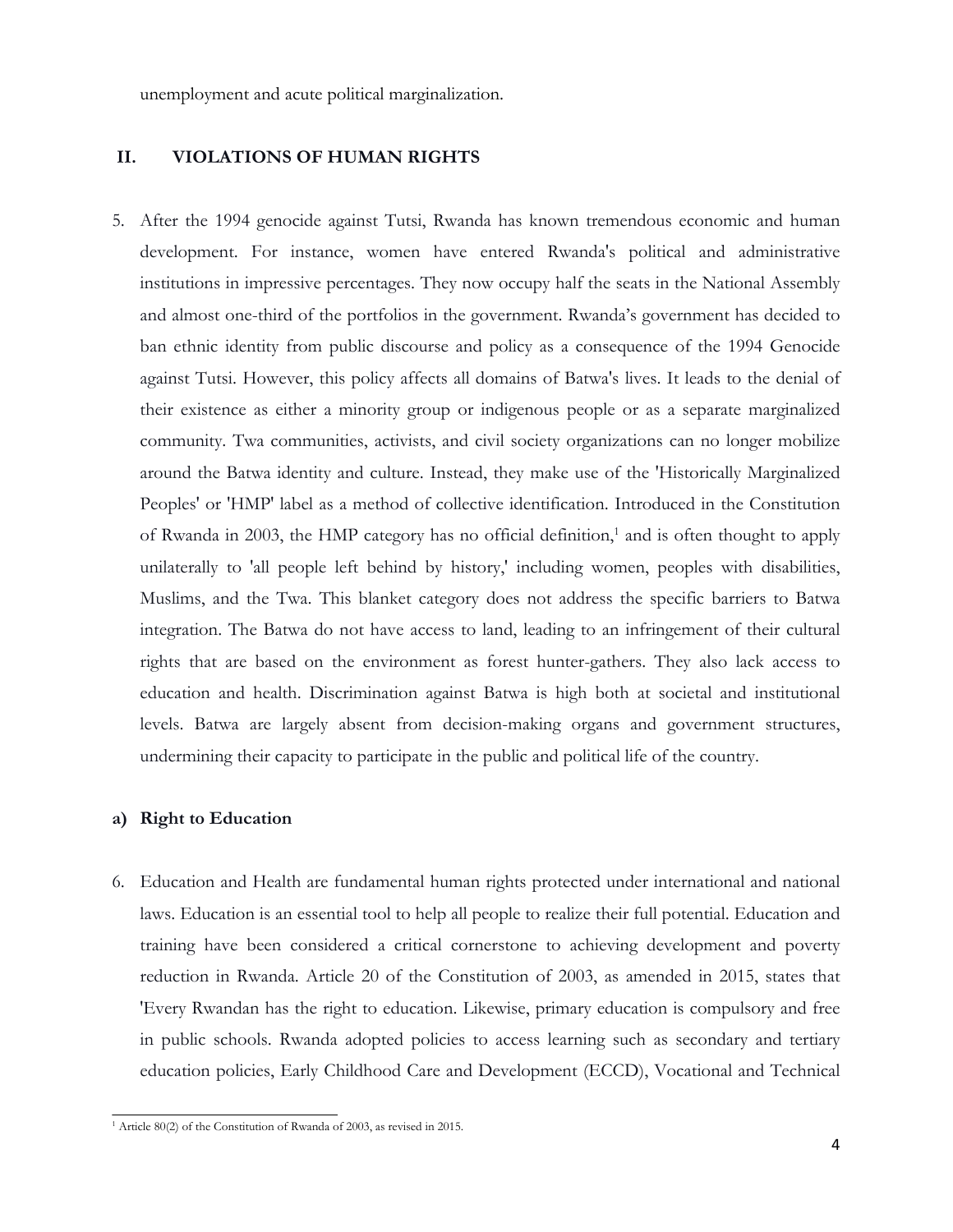Education (VTE), and Girls education policy. 2 Although Government adopted several education policies to promote education, Batwa children have not benefited from these initiatives due to economic challenges like acute poverty their families faced.

7. For example, Batwa children have been expelled from schools due to lack of uniforms, shoes or school feeding fees. Batwa children pass national examination face barriers to study their course options in boarding schools because they cannot afford school fees between 80,000 RWF and 100,000 RWF (approx. 85 to 105 USD). Likewise, Batwa children do not attend higher institutions like Universities due to poverty and lack of scholarship. They most often end up attending nearest schools that do not offer their choices, or just drop out of the school. Today, education indicators has remained very low for the Batwa, with only 40 Batwa students graduating across the country between 2009 and 2020. The school dropout rate is high among Batwa children because of food scarcity and lack of money for the parents to buy school materials. In Rwandan, the attending twelve years basic education is compulsory for all children but today only about 30 percent of Batwa children go to secondary school and 0.5 attend university.

### **b) Right to Health**

- 8. Data shows that Batwa face disproportionate rates of malnutrition and related health problems in infants, children and pregnant women. Batwa communities have the highest extreme poverty and lowest access to social health services of all other remaining Rwandans. 3 Few Batwa access healthcare, and even where healthcare facilities exist, many Batwa cannot afford medications and do not have the documentation such as birth certificate, health insurance and National Identification Card required to obtain care.
- 9. Batwa communities generally live in poor hygiene and sanitation conditions. Their children frequently suffer from skin diseases due to the poverty of parents who cannot afford soap and children's clothes.

<sup>2</sup>MINISTRY OF EDUCATION GIRLS' EDUCATION POLICY, 2008 <sup>&</sup>lt; <https://www.ilo.org/dyn/natlex/docs/ELECTRONIC/94008/110190/F-1833244927/RWA-94008.pdf>>

<sup>&</sup>lt;sup>3</sup> Study report for AIMPO, WOPU AND MRG on the status of the inclusion and involvement of HMP in various socio-economic and political programmes and the promotion of their human rights. <https://minorityrights.org/publications/rwanda-final-baseline-study-report/> (accessed on <sup>8</sup> July 2020.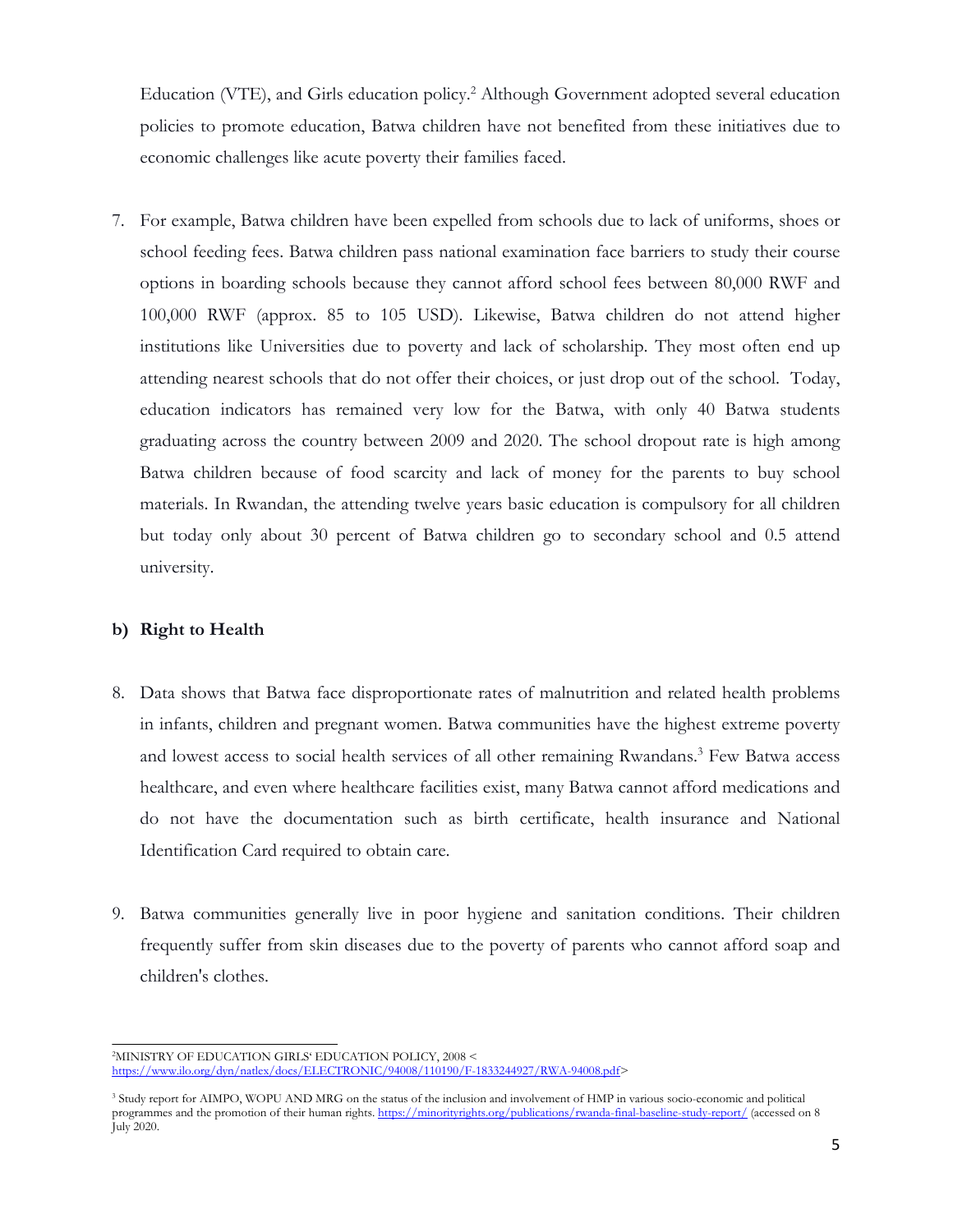#### **c) Discrimination against Batwa in participation in public and political life**

- 10. Rwanda has promoted unity and reconciliation among Rwandans through <sup>a</sup> series of programs, in line with Article 10 of Rwanda constitution of 2003 revised in 2015<sup>4</sup> that provides that any form of discrimination is forbidden. However, Batwa have continued to face societal and institutional discrimination. For instance, in local government elections, Batwa who are candidates frequently face indirect discrimination and vilification during electoral campaigns, in contravention of the International Convention on the Elimination of all Forms of Racial Discrimination (ICERD). Batwa are commonly perceived and referred to by the Rwandan society as non-human beings, unintelligent, or backward and unreasoning people. This case of discrimination has also been revealed by Senator Report of 2019 on the living conditions of Historically Marginalized People in Rwanda. 5
- 11. In national dialogues like Umushyikirano<sup>6</sup>, Batwa are not invited to participate. Batwa are not represented at National commissions that deal with national issues such as the National Commission of Unity and Reconciliation, National Commission against Genocide and National Commission of Human Rights. Although the Constitution of 2003, as revised in 2015, acknowledges Historically Marginalized People (art 80.2), the Government does not recognize Batwa as <sup>a</sup> structurally marginalized group but consider them as poor in general. Batwa face specific barriers in accessing social welfare and development services such as healthcare, one cow per family, shelter, and clean water. For instance, Batwa cannot benefit one cow per family due to lack of land. Cannot access financial loan because they do not own property for collateral. Furthermore, some assistance comes to the Batwa communities, local authorities sometimes redirect them away from the Batwa, in part because there is not Batwa representation in local leadership, or they do not access information on assistance available for them. Rwanda Senator Report presented <sup>a</sup> case of mismanagement of the fund, where government support that was meant to help Batwa was used for other activities contrary to the aim of the fund.

<sup>3</sup> Rwanda National Constitution of 2003 Rev 2015, Article 10: Fundamental principles The State of Rwanda commits itself to uphold the following fundamental principles and ensuring their respect, paragrap<sup>h</sup> 2°, Eradication of discrimination and divisionism based on ethnicity, region or any other ground as well as the promotion of national Unity.

<sup>5</sup> Senator report, 2019 'Overlooking the living condition of historically marginalised people in Rwanda 'unpublished report, Rwanda Senator Chamber.

<sup>6</sup> *Umushyikirano* is the national dialogue that takes place in Kigali capital city every December of the Year. It brings together all institutions, provides sector, diaspora, and others.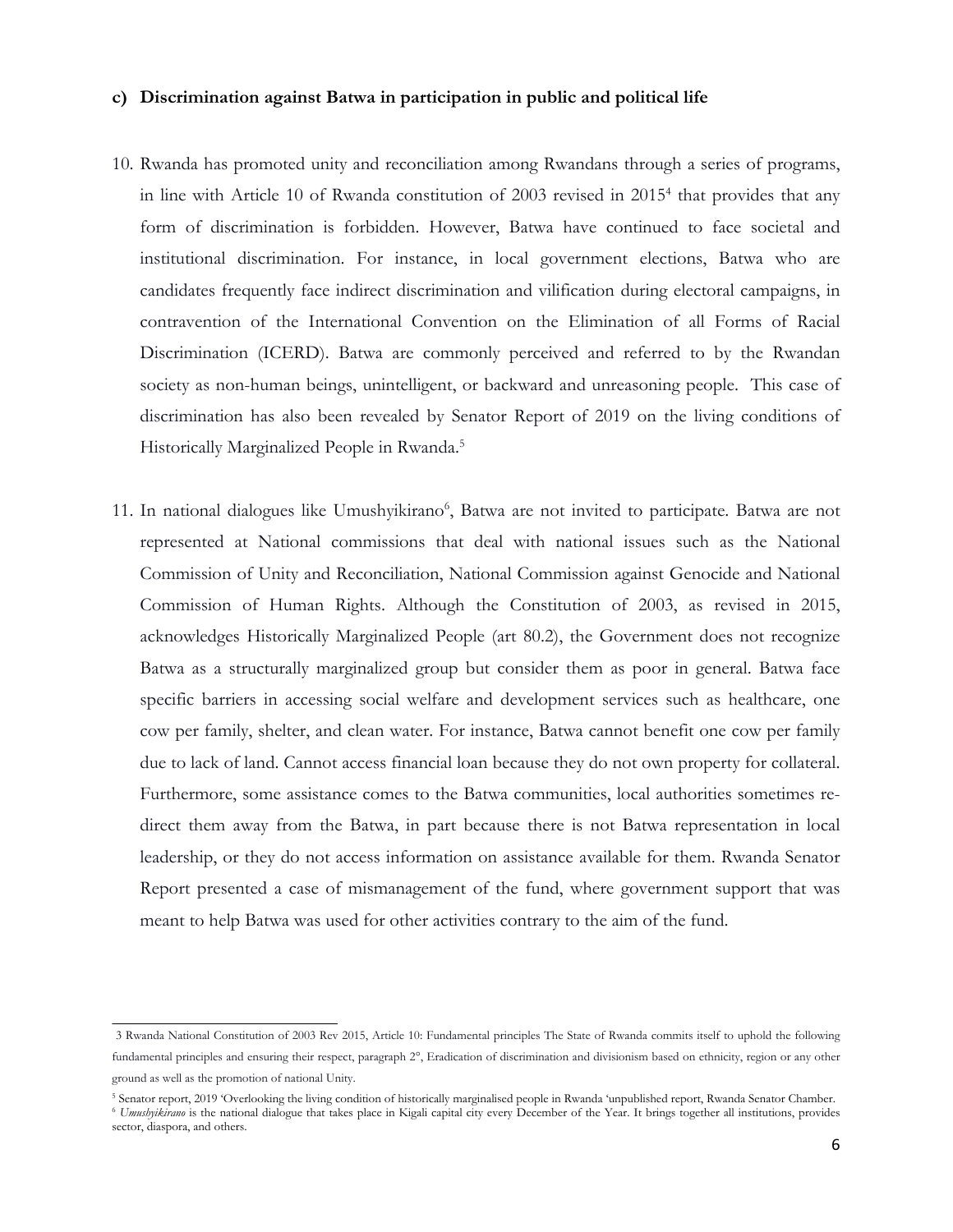### **d) Gender Equality**

- 12. The promotion of gender equality and the empowerment of women and girls is <sup>a</sup> central part of the development policy of Rwanda. The Constitution of the Republic of Rwanda of 2003, revised in 2015, enshrines the principles of gender equality and women'<sup>s</sup> rights and provides <sup>a</sup> quota of <sup>a</sup> minimum of 30% women in all decision-making organs. The National Gender Policy established in 2010 is officially aiming at the elimination of all forms of gender discrimination. 7
- 13. Despite the legal framework and policy that exist in Rwanda that has significantly contributed to the realization of gender equality and the empowerment of women across different sectors, Batwa women have been largely left behind so far. For instance, there are no Mutwa 8 women either in parliament or in any other public government institutions. Batwa women suffer from acute poverty and gender-based violence outside their sexual harassment and exploitation outside their community. They face specific barriers in access to financial institutions due to lack of financial means and pledge.
- 14. There are high rates of unplanned pregnancies among Batwa girls and sometimes men are not willing to support the (future) mother for fear that society would know that they impregnated <sup>a</sup> Batwa girl. When girls are in school, it leads to high drop out rates.

## **e) Right to Land and Property**

The right to property is one of the fundamental human rights. Article 34 of the Rwandan Constitution states that everyone has the right to private property, whether it is owned individually or collectively. According to the Constitution, private property, whether owned individually or collectively, is inviolable, and the right to property shall not be infringed upon except in public interest and following the provisions of the Law.

15. The Batwa of Rwanda is one of the several ethnic groups that belong to the indigenous population of the whole Great Lakes region and is referred to as 'Forest people' or by the pejorative term 'Pygmies.' They were living in their traditional land, the tropical forest of the Great Lakes Region. 9 The Batwa, for centuries, have existed and practiced <sup>a</sup> semi-nomadic

<sup>7</sup> Republic of Rwanda, GENDER MONITORING OFFICE 'the state of gender equality in Rwanda from transition to transformation'(2019). 10. [http://gmo.gov.rw/fileadmin/user\\_upload/Researches%20and%20Assessments/State%20of%20Gender%20Equality%20in%20Rwanda.pdf](http://gmo.gov.rw/fileadmin/user_upload/Researches%20and%20Assessments/State%20of%20Gender%20Equality%20in%20Rwanda.pdf).

<sup>&</sup>lt;sup>9</sup> J Lewis the Twa pygmies: Rwanda's ignored people (2006)2.

<sup>8</sup> Mutwa is singular and Batwa is plural form.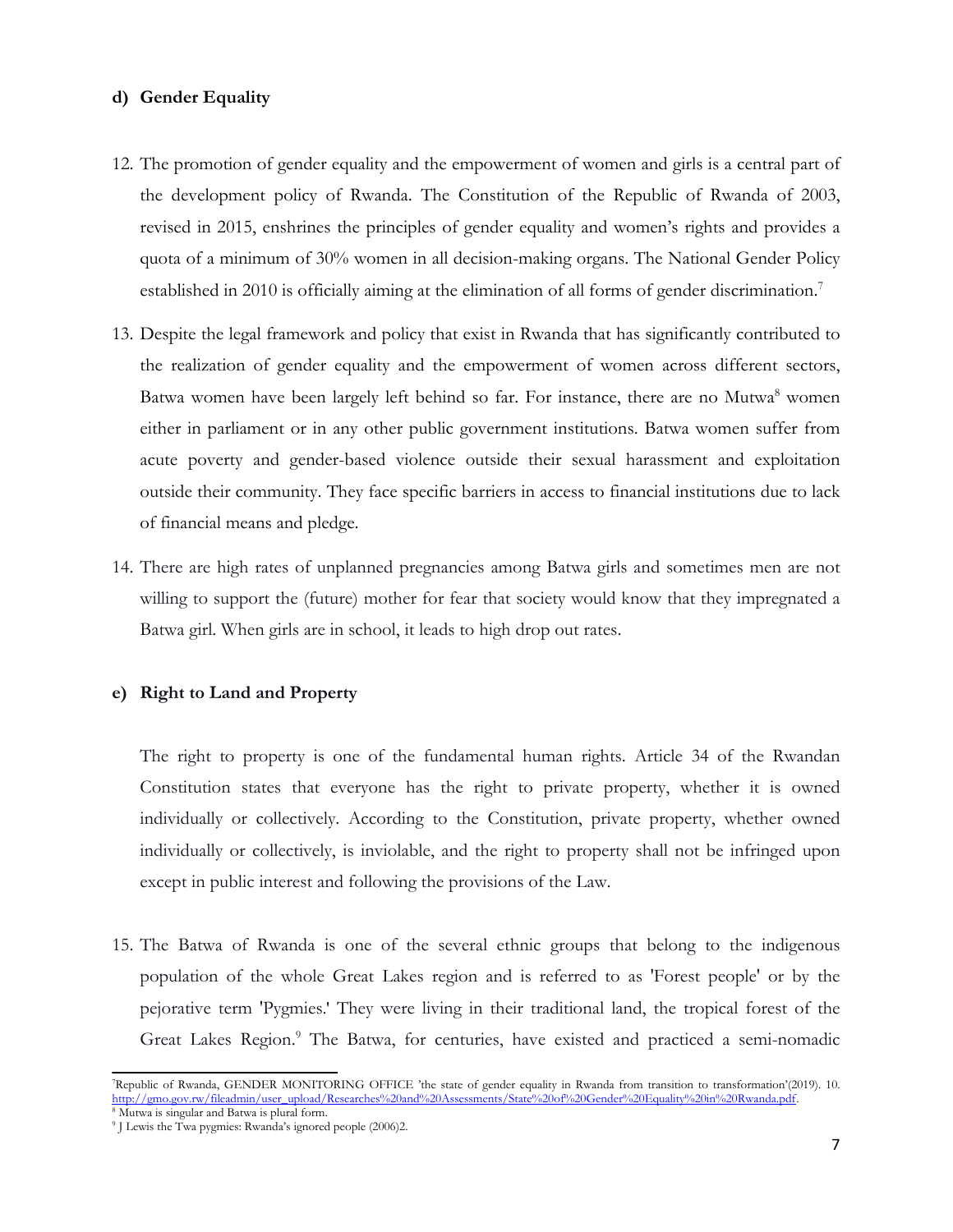economic and cultural manner of living with <sup>a</sup> distinct connection to the surrounding forests as <sup>a</sup> source substance of the herbal medicine, food, materials for building their home and spiritual life. In 1974, <sup>a</sup> decree-law established an institution known as 'Rwanda Office Tourism and National Parks (ORTPN)' to regulate and to conserve the environment, in particular the animals and ecosystems, and to prevent the depletion of the protected zone. Since this Law was enacted, the Batwa were gradually expelled without any consultation and without their free, prior and informed consent. Batwa were not given land after being evicted or in the policy land-sharing after the 1994 Genocide against Tutsi.

- 16. The Law governing land in Rwanda as adopted in 2013, in its Article <sup>12</sup> categorizes natural forests, national parks, protected swamps, State public gardens, and tourist sites as State land. 10 Likewise, 2013 Law (art.67) states that "The Government has the responsibility to allocate land to persons denied rights on their land due to historical reasons''.
- 17. Today, many Batwa are still waiting to receive compensation and land, which would help to restart a new life.<sup>11</sup> Further land of Batwa has been taken away by their neighbouring communities through threats and intimidation, pushing them into landlessness, with now 75% of Batwa families having no access to land while 70% of the population depends on agriculture. Batwa do not access forest resources; they do not have the right to hunt and participate in forest management.

#### **f) Extreme poverty, right to food and to adequate housing**

18. Several of concerns that we raise in this section show the non-respect by Rwanda Government of the Batwa's right to an adequate standard of living (ICESCR art.11) which includes the right to food, the right to water and the right to adequate housing. As <sup>a</sup> consequence of the lack of land, many Batwa suffer from hunger and malnutrition. A number of Batwa have been forced into slavery to work in the land that belongs to other Rwandans in exchange for food. Others resort to begging in order to survive. Many Batwa children do not attend school due to lack of food. 12

 $10$  Article 12 of Law N° 43/2013 OF 16/06/2013 Governing Land in Rwanda.

<sup>&</sup>lt;sup>11</sup> UNPO "Submission to the UN Office to the High Commission for Human Rights for the consideration of the Universal Periodic Review of the Republic of Rwanda during the <sup>23</sup>rd Session.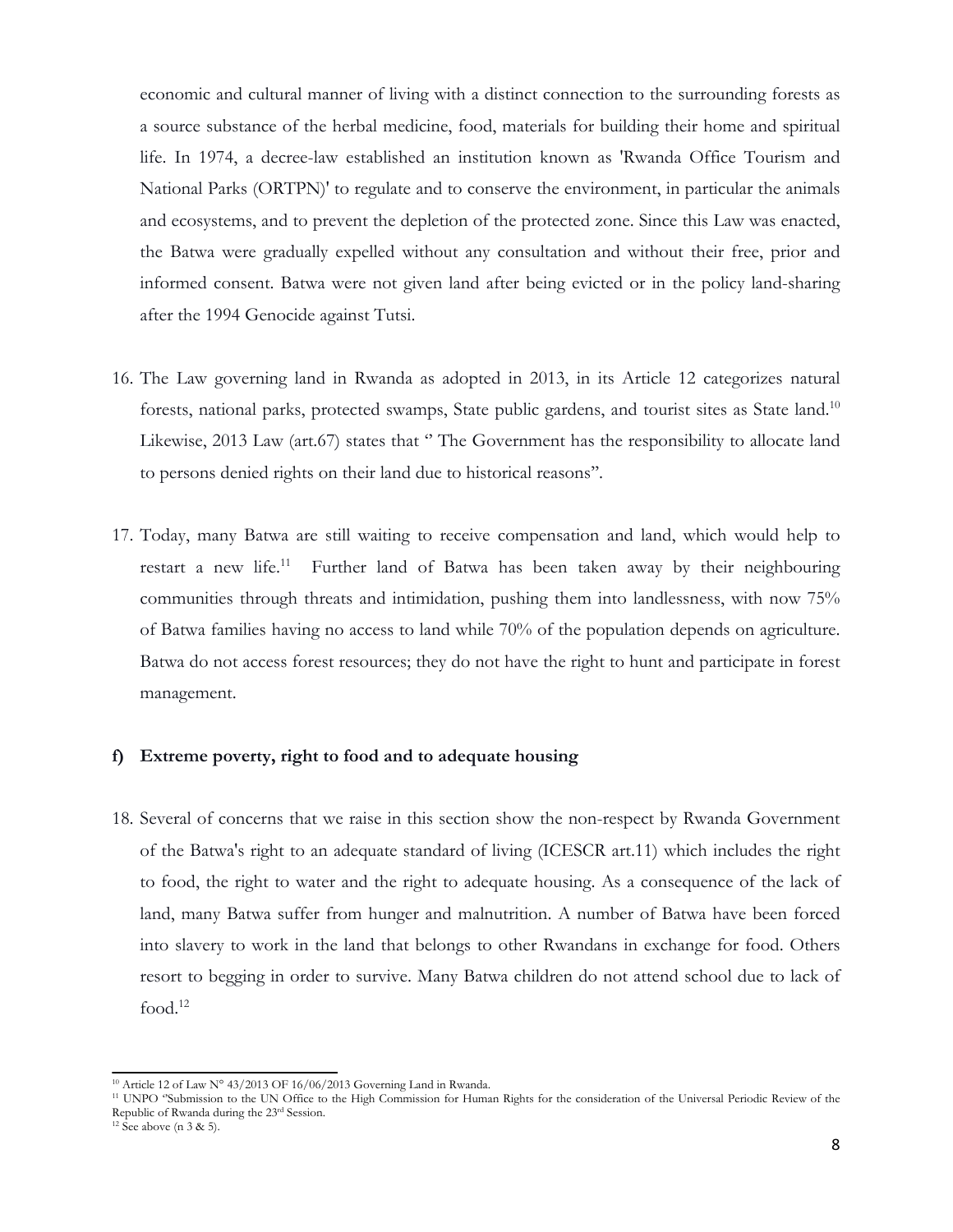- 19. Rwanda has achieved great progress in efforts to secure safe cleaning water and adequate sanitation as <sup>a</sup> goal for policy development as well as to fight dirty hand disease. However, Batwa do not ye<sup>t</sup> benefit from water and sanitation program. A high number of Batwa uses unsafe water because they cannot pay water.
- 20. The right to adequate housing is <sup>a</sup> fundamental right. 53.3% of the Batwa do not have adequate housing<sup>13</sup> . The 2012 Law Governing Urban planning and Building in Rwanda establishes guidelines on urban planning in Rwanda. Furthermore, <sup>a</sup> policy of housing access schemes for all was created. Under this policy, social housing for particular groups, including Historically Marginalized People, was indicated. Social housing is done and implemented through community works and cooperative building, and other stakeholder support. 14 Batwa who were given houses through this policy of social housing have reported that provided houses were too small and inadequate vis-à-vis the number of family members living in the same house. For instance, there has been reports of <sup>7</sup> to 10 people living in <sup>a</sup> small room, with consequence in terms of promiscuity and risks of sexual violence. Again, the communities that were given houses through social housing policy were not given land titles. As <sup>a</sup> consequence, it is unclear for them whether their homes are for them permanently or not.

### **g) Right to Identity and Culture**

- 21. Batwa suffer from non-recognition as <sup>a</sup> distinct group. The Government of Rwanda (GoR) has embarked on an aggressive 'de-ethnicization' campaign to remove ethnic identity from public discourse and policy as <sup>a</sup> consequence of the 1994 Genocide against Tutsi. As <sup>a</sup> result of this policy, the Batwa have become further marginalized because their invisibility is now institutionalized.
- 22. Batwa community members, activists, and civil society organizations can no longer mobilize around the Batwa identity and culture, which is <sup>a</sup> prerequisite for internal self-determination, guaranteed by the ICESCR and ICCPR common art.1. Instead, they make use of the 'Historically Marginalized Peoples' or 'HMP' label as <sup>a</sup> method of collective identification. The name of HMP does not address the specific barriers to Batwa integration, like participating in

<sup>13</sup> See Above (n 3) <sup>14</sup> MINISTRY OF INFRASTRUCTURE NATIONAL HOUSING POLICY (2015) 16. [http://www.rha.gov.rw/fileadmin/user\\_upload/Documents/Policies/National\\_Housing\\_Policy.pdf](http://www.rha.gov.rw/fileadmin/user_upload/Documents/Policies/National_Housing_Policy.pdf)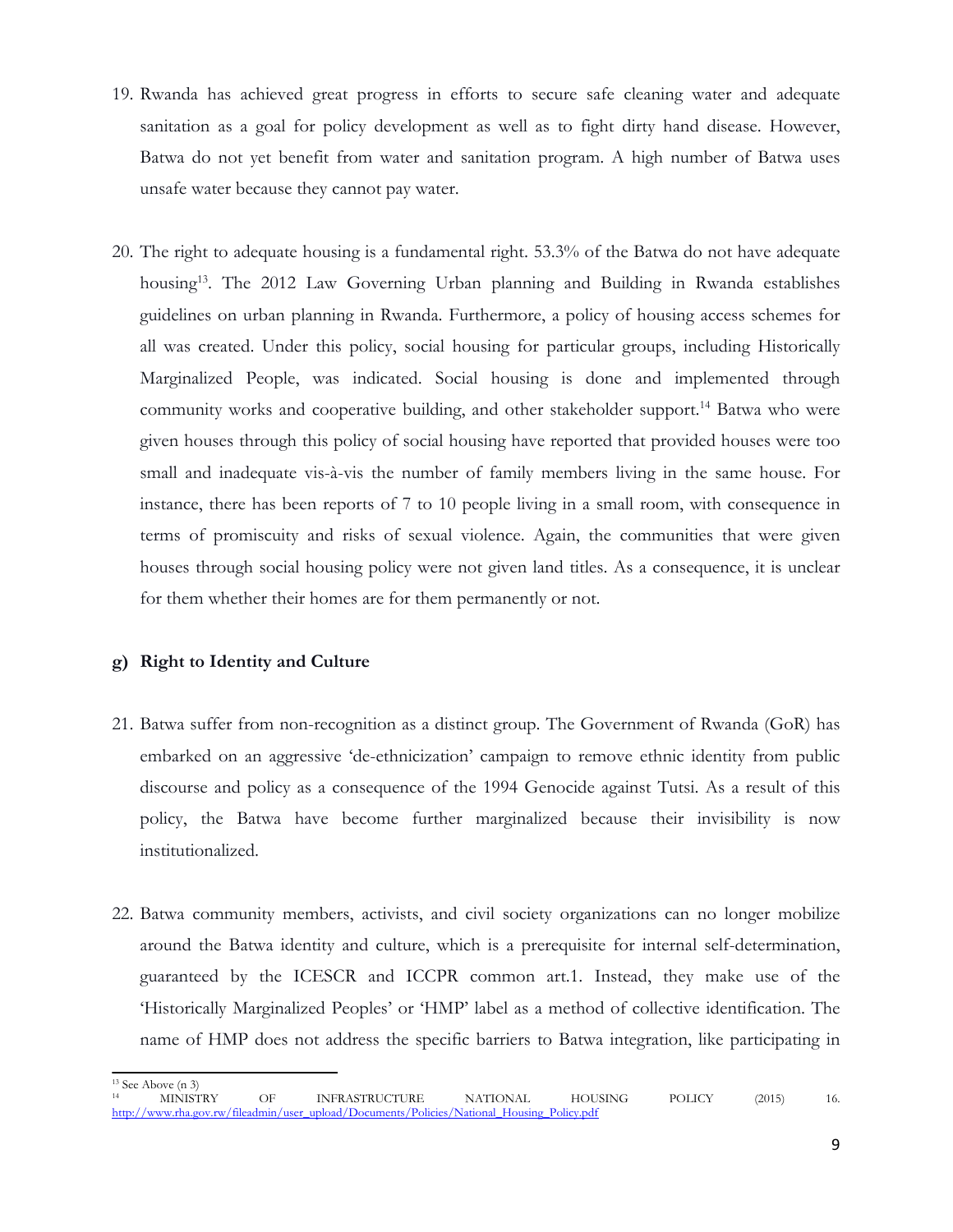decision-making organs and raising their concerns.

23. Batwa do not feel on equal footing with other Rwandans because they do not participate in national dialogues like other Rwandans. The Government fails to respect the distinct nature of Batwa culture and recognizes its contributions to the cultural diversity of Rwanda. It is becoming increasingly hard to resist cultural assimilation; some younger Batwa are not aware that Batwa language existed. 15

#### **h) The situation of Batwa with disabilities**

- 24. Rwanda ratified the Convention on the Rights of Persons with Disabilities and its Optional Protocol on 15 December 2008 without reservations. The Rights of Persons with Disabilities are additionally protected by the National Laws  $N^{\circ}$  01/2007 on the Protection of Persons with Disabilities in general and N°02/2007 on the Protection of Former War Combatants with Disabilities. People with disabilities are constitutionally protected by <sup>a</sup>rticles 10 to 51 of the Constitution. For instance, Article 51 of the Constitution, provide the State duty to establish special measures facilitating the education of persons with disabilities and their welfare. Today, the Batwa with disabilities face double challenges.
- 25. In 2016, <sup>a</sup> baseline survey conducted by AIMPO found that there were three hundred and thirty-five (335) Batwa with disabilities over ten districts of Rwanda. 98% of these people were living in extreme poverty and they were not accessing social security funds provided by the Government. Furthermore, Batwa with disabilities do not ge<sup>t</sup> employ in the mainstream programmes designated to support the poorest and the most vulnerable such as Vision Umurenge Programme (VUP).<sup>16</sup> Batwa children are not enrolled in child care centers and able to access education like other children with disabilities due to lack of information or poverty of their families. Batwa with disabilities do not have mobility benefits, such as wheelchairs, scooters, walkers, canes, crutches, prosthetic devices, and orthotic devices. Likely, Batwa often face barriers in accessing medical care due to non-recognition or lack of disability documents given by the National Council of People with disabilities (NCPD).

<sup>15</sup> See Above (n.9).

<sup>16</sup> VUP is an Integrated Local Development Program to Accelerate Poverty Eradication, Rural Growth, and Social Protection. VUP has four components: public works, cash transfers (direct support), financial services and sensitization. Our study focused on the public works component through which the government offers temporary employment to extremely poor households with at least one adult member able to work. The majority of public works consists of activities geared towards supporting agricultural livelihoods and land conservation, as well as maintaining physical infrastructure.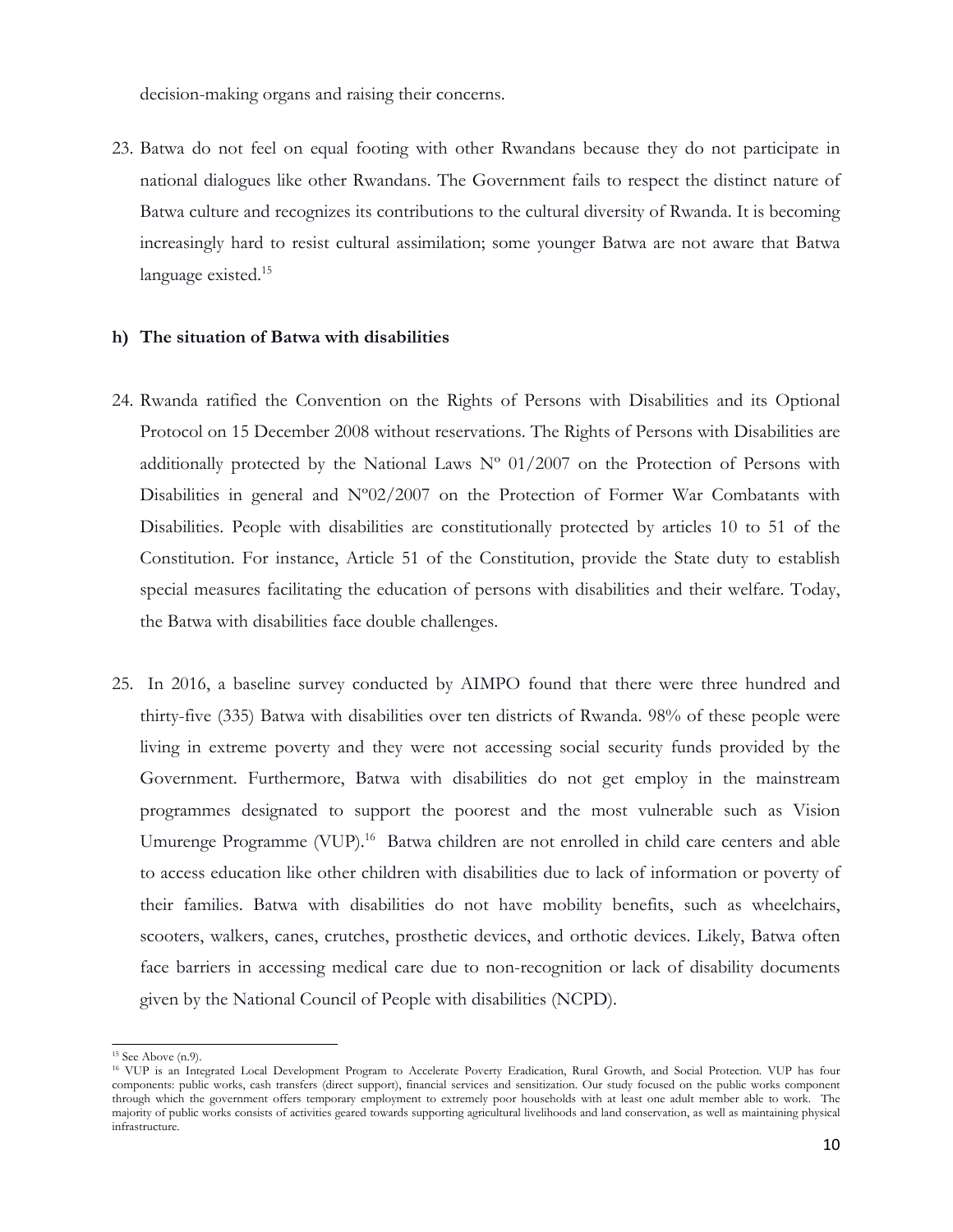## **III. RECOMMENDATIONS**

- $\bullet$  *The Government must adopt affirmative action to support Batwa historically Marginalized People to access public services and participate in decision-making.*
- $\bullet$  *The National Action Plan of the Human Rights Commission must include the protection of historically Marginalized People, including people with disabilities, children, and women.*
- $\bullet$ The Government must include Batwa in all decision-making organs and public structures to ensure that unity *and reconciliation are achieved.*
- $\bullet$  *The Government must sensitize the local leaders to respect the HMP's right to expressing their constructive ideas, their problems for promotion the Unity and reconciliation of the country.*
- $\bullet$  *Prevent and punish the discrimination, harassment and violence against HMP and establish measures to* raise awareness about their situation and put them on equal par with other Rwandans, and hold accountable *people who participate in discrimination, harassment and violence against them.*
- $\bullet$  *The Government should take measures to ensure that Historically Marginalized students have full access to education despite school fees, lack of notebooks and Uniforms.*
- $\bullet$  *Government and Ministry of Education ensure that Batwa students oriented in Technical Vocational Education Training (TVT), Teacher Training Centers (TTCs), and other Sciences in boarding schools have <sup>a</sup> complete school cycle with zero dropout due to lack of school fees.*
- $\bullet$  *Provide Special Support to Historical Marginalized people to study in university, Short-courses and Adult literacy.*
- 0 *Empowering Batwa women and helping them access finance through supporting their small income-generating activities.*